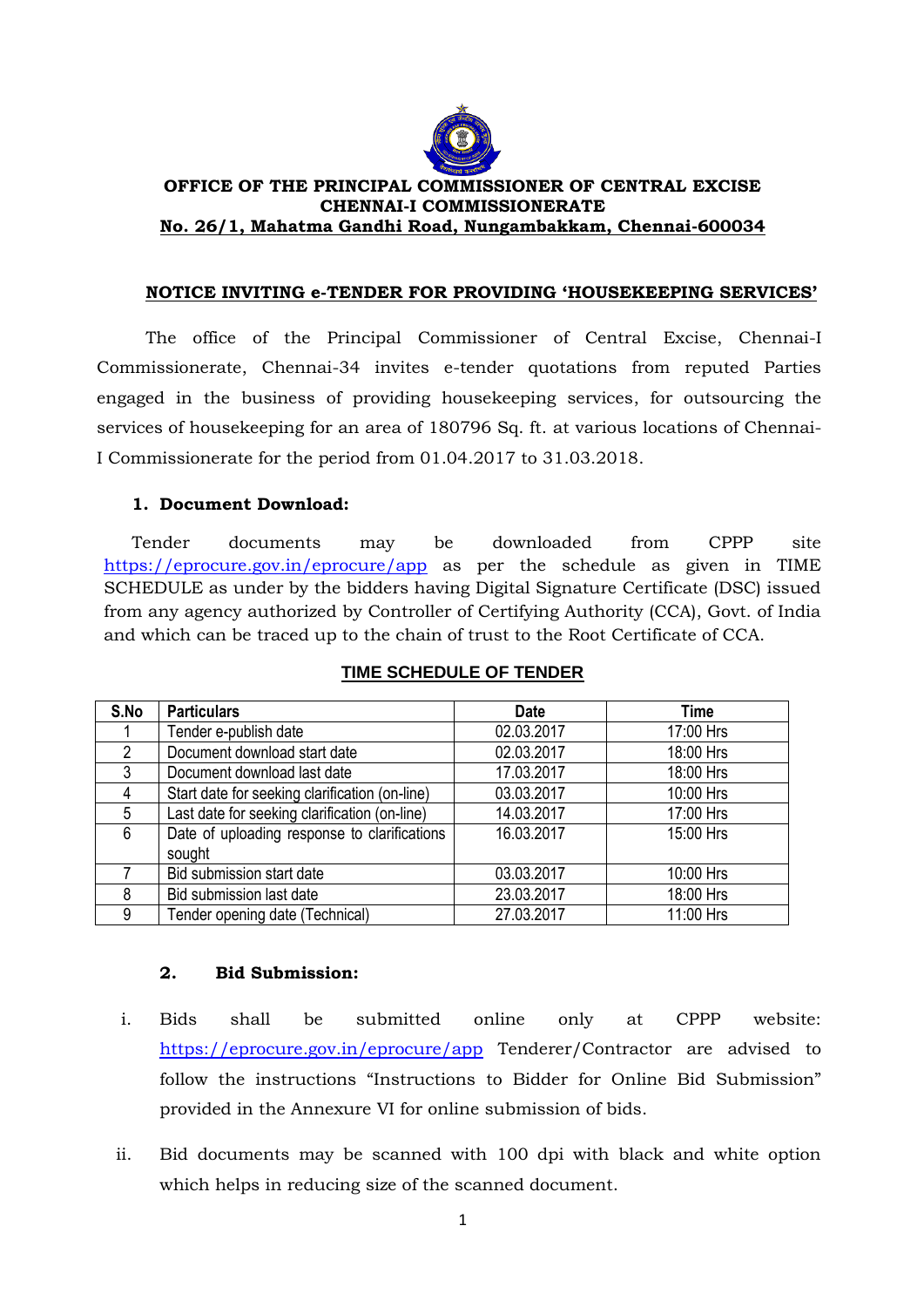**3**. Not more than one tender shall be submitted by one contactor or contractors having business relationship. Under no circumstance will father and his son(s) or other close relations who have business relationship with one another (i.e. when one or more partner(s)/director(s) are common) be allowed to tender for the same contract as separate competitors. A breach of this condition will render the tenders of both parities liable to rejection.

4. Tenderer who has downloaded the tender from the Central Public Procurement Portal (CPPP) website [https://eprocure.gov.in/eprocure/app,](https://eprocure.gov.in/eprocure/app) <https://eprocure.gov.in/epublish/app> **shall not tamper/modify the tender form including downloaded price bid template in any manner**. In case if the same is found to be tampered/modified in any manner, tender will be completely rejected and EMD would be forfeited and tenderer is liable to be banned from doing business with this Office.

5. Intending tenderers are **advised to visit again CPPP website** <https://eprocure.gov.in/eprocure/app> **regularly till closing date of submission** of tender for any corrigendum / addendum/ amendment.

6. The rates shall be quoted in Indian Rupees only.

7. The rates will be inclusive of all taxes (except Service Tax), fees, levies, etc. and any revision in the statutory taxes, fees, etc will be the responsibility of the Bidder.

8. In case of any discrepancy/difference in the amounts indicated in figures and words the amount in words will prevail and will be considered.

9. The quoted rates shall remain firm throughout the tenure of the contract and no revision is permissible for any reason.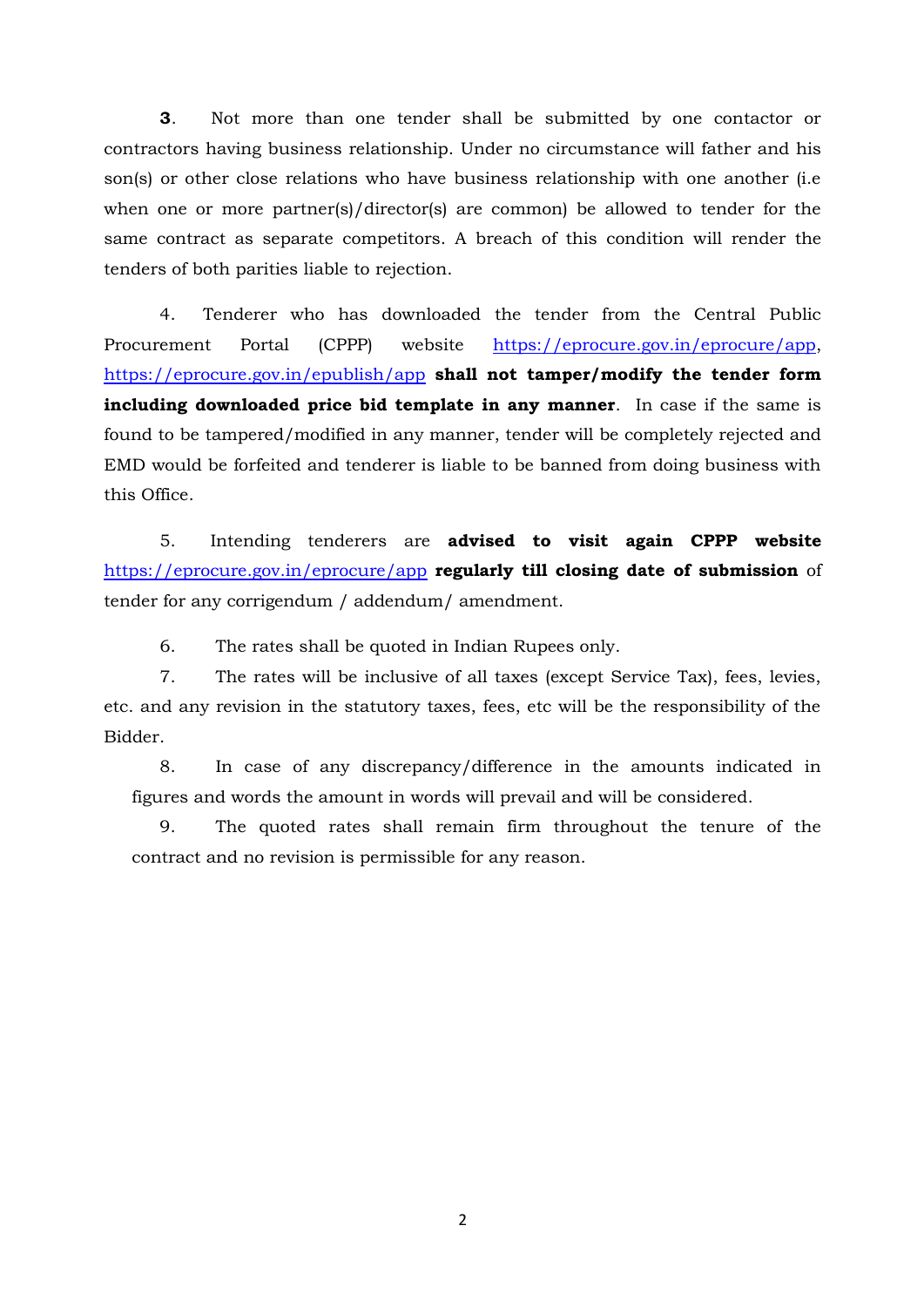# **SCOPE OF HOUSEKEEPING SERVICES REQUIRED TO BE PROVIDED BY THE 'HKC'**:

The House Keeping Service provider to be engaged is herein referred to as 'HKC'. (HKC for short).

The persons provided for getting the work done are collectively referred herein as 'STAFF'.

a. Daily sweeping and wet mopping of the entire area including the area in front of the Lift in all floors.

b. Furniture like tables, chairs, visitors chairs, sofas, Almirahs, etc., and all the electronic gadgets like computers, telephones, fax machines, photo copier machine etc., have to be cleaned and dust removal has to be done daily. The doors, windows, partitions including the particleboard, glass and aluminum channels in the entire office should be cleaned daily.

c. Deep cleaning of the toilets including WCs and Urinals with attached water and washbasins by using disinfecting materials like phenyl, harpic, vim, surf etc., thrice a day and more often, if needed and also cleaning of all sanitary fittings, tiles and mirrors on the walls in the toilets.

d. Vacuum cleaning the systems room and all computers in the office and sofa sets twice a week.

e. Removal of blockages and clogging in the washbasins and other sanitary fittings in the toilets for smooth outflow of wastewater.

f. Collect all the sweepings, garbage and wastes and transport/dispose of the same to the nearest pit.

g. Maintenance and upkeep of the entire office premises.

h. Shifting of furniture and other equipments and files whenever required.

i. Attending to electrical facilities in the office like changing of tube lights, bulbs and such other minor repairs whenever required.

j. Artificial plants, door mats and carpets are to be cleaned daily. Natural Plants are to be watered daily.

k. All name boards, wall panels paintings etc., should be wiped off dirt at regular intervals. All brass boards have to be polished with brass polish.

l. Care should be taken, that the gadgets are not tampered with during the cleaning operation.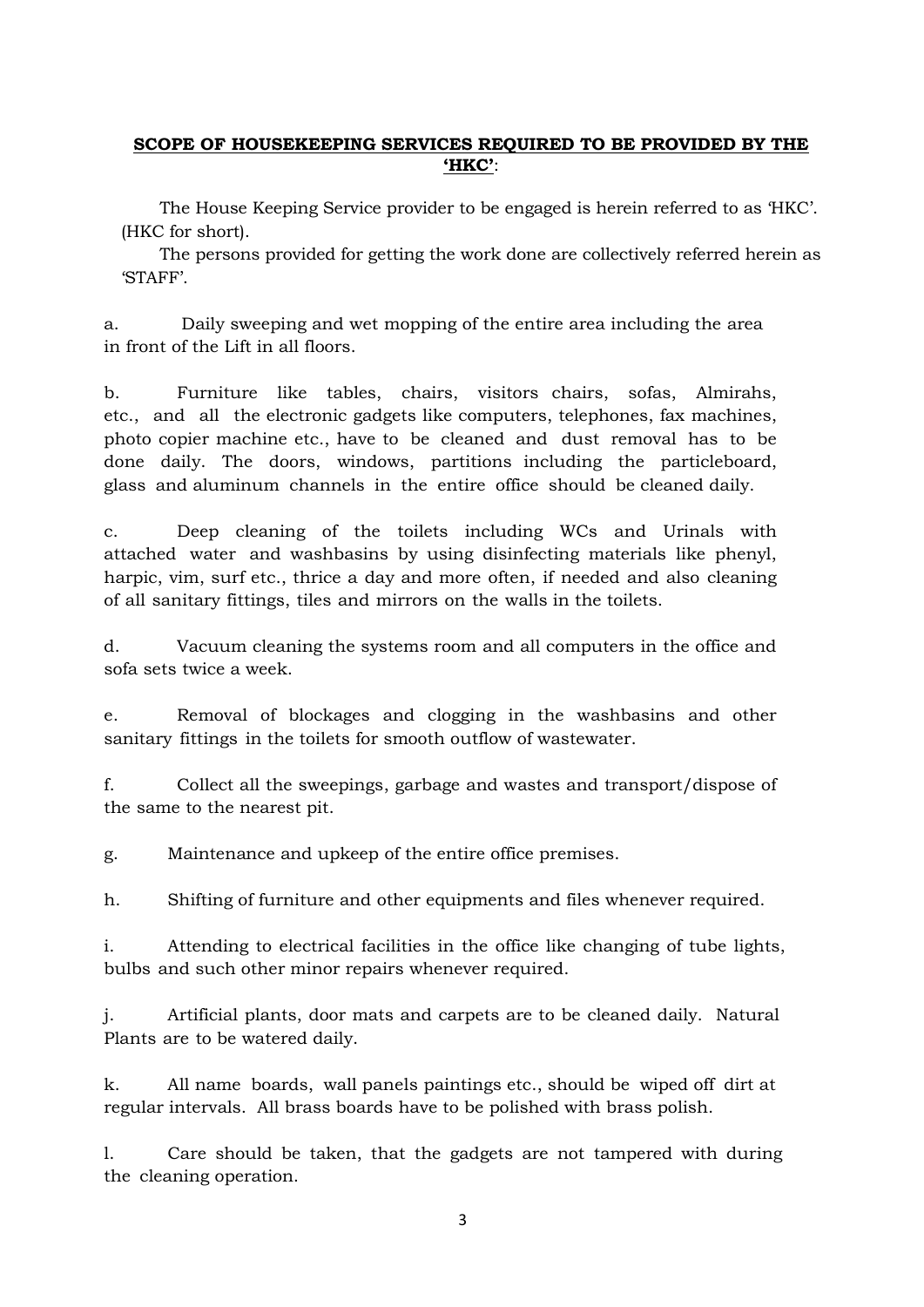#### **WEEKLY SERVICES (Saturdays)**

- a) Removal of cobwebs in the corridors and lavatories.
- b) Removal of dust accumulated on the walls, windows panes and ventilators in the toilets.
- c) Thorough washing, rubbing and cleaning of corridors using Scrubber machine. Scrubber machine to be provided by the 'HKC'.

### **II. TERMS AND CONDITIONS TO BE SATISFIED IN THE QUALIFYING BID:**

1. Bidder should have **minimum three years of experience** in providing housekeeping services to various organization; and should have completed at least two such works with an **Annual Contract Value of Rs.25 lacs** in the similar activity, in the last three years ended 31.03.2016.

2. The bidder should have experience in providing similar housekeeping services at any two sites measuring not less than **1, 00,000 sq. ft. each**.

- 3. The bidder must have **ESI Registration**, **EPF Registration**, registered before **01.04.2012**. The bidder must also have **Service Tax** Registration.
- 4. The bidder must have obtained Permanent Account Number **(PAN)** under Income Tax Act, 1961.

5. Availability of proof for filing **Income Tax Returns** for the past three financial years 2013-14, 2014-15 & 2015-16 should be **submitted**/**mentioned** along with the qualifying bid (Annexure-I). The evidence for filing of returns along with **Profit and Loss** Account and **Balance Sheet** for past three financial years 2013-14, 2014-15 & 2015-16 should be enclosed along with the Financial bid (Annexure – II).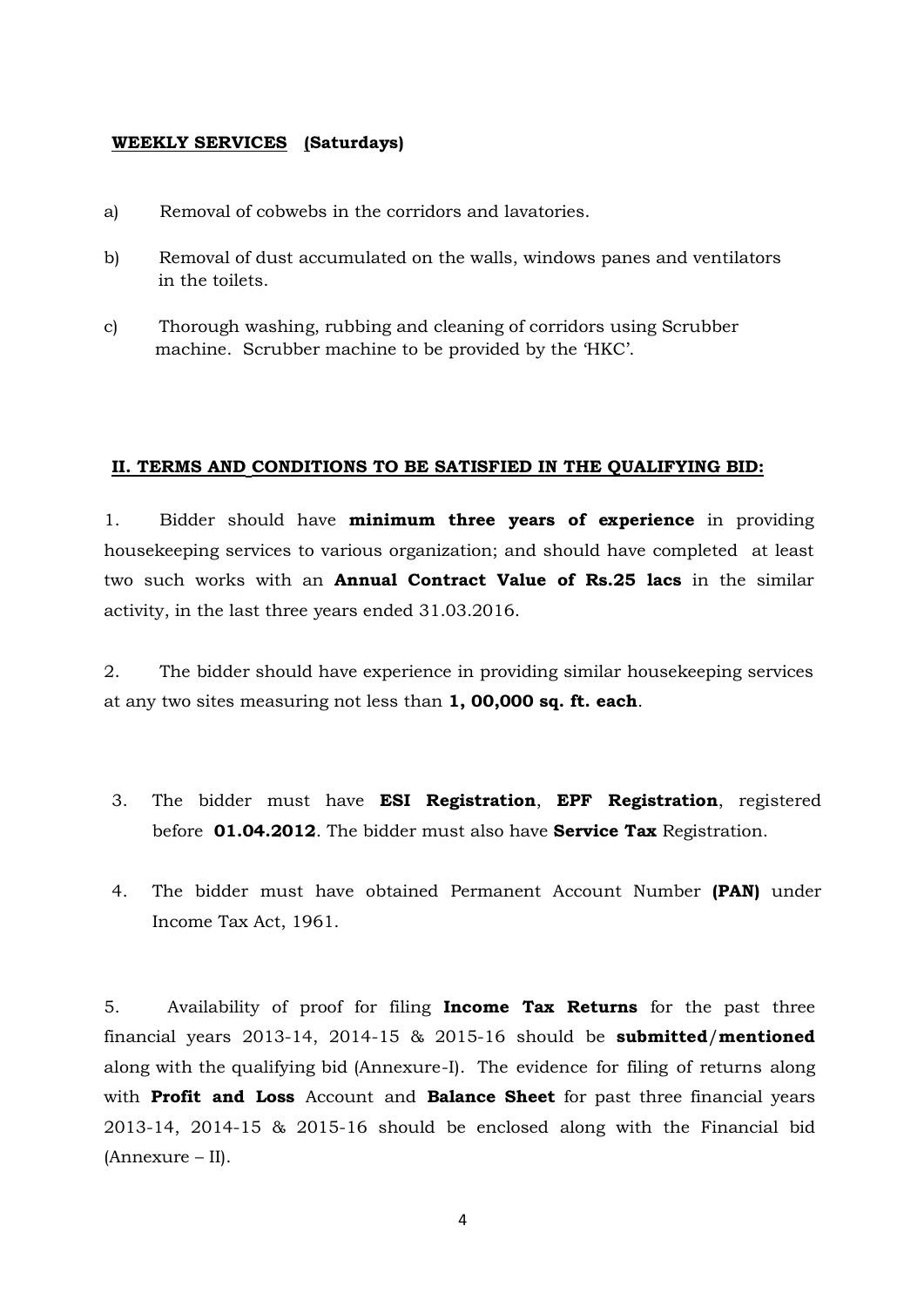6. The bidder must have an Annual Average **Turnover** of not less than **Rs.50** lacs during the past three financial years 2013-14, 2014-15 & 2015-16 certified by a Chartered Accountant.

7. The tenderer should not have incurred loss in any two years during the last three years as on 31.03.2016.

8. The bidder must produce a **current solvency certificate** from his banker for an amount not less than **Rs.50 lacs**.

9. Within one month from the date of awarding the contract the successful bidder shall obtain a license under the Contract Labour (R & A) Act, from the licensing authority.

10. The total no. of staff to be provided by the 'HKC' location wise should be indicated in the "Qualifying Bid" (Annexure –I) by the 'HKC'.

## **CONDITIONS TO BE SATISFIED IN THE FINANCIAL BID**

The 'Qualifying Bids' will be processed first. The 'Financial Bid' of bidders who fulfill the terms and conditions specified for 'Qualifying Bids' will alone be considered for further process.

#### **WORKING TERMS AND CONDITIONS:**

1. The persons employed should work on all days except Sundays and National holidays.

2. The working hours will be from 08.30 a.m. to 04.30 p.m. daily.

3. A skeleton staff would be required beyond 04.30 pm on all working days to cater for emergency services, for which 4 persons can be employed between 08.30 a.m. to 12.30 p.m and from 04.30 p.m. to 07.00 p.m.

4. The personnel deployed should be well experienced and trained adequately and of sound health. They should be well behaved and well mannered. They should be provided with uniforms and identity cards prominently displayed. They should have knowledge of local language and preferably English also.

5. If a particular person is absent on any day another person should be deployed in his/her place.

6. The personnel should attend to work punctually and complete the cleaning work of the entire office premises before 9.15 a.m. daily. The personnel will perform all the duties assigned to the 'HKC' and as specified by the department from time to time.

7. The personnel will report to the Officer-in-charge assigned by the Department i.e. PRO.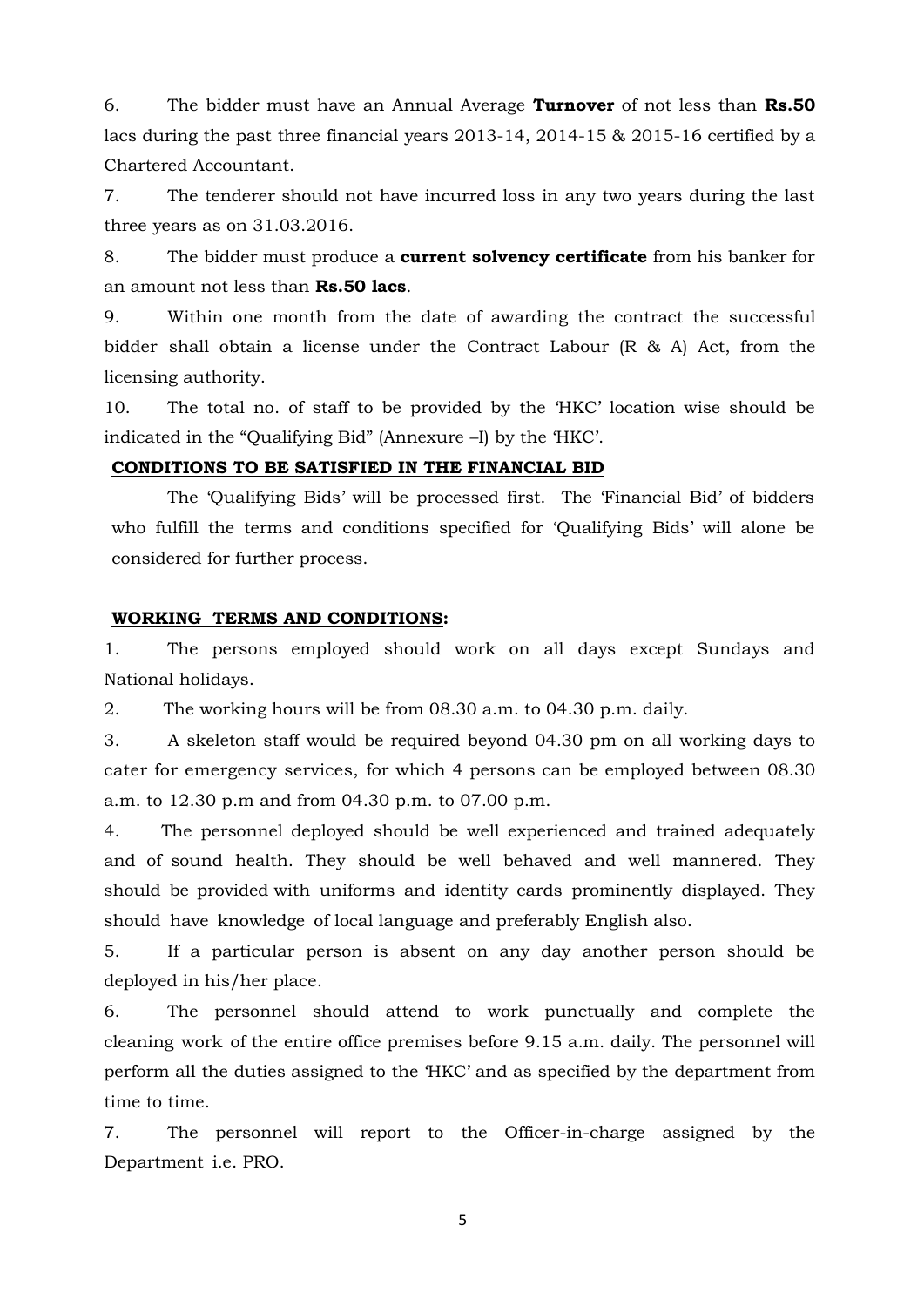8. The 'HKC' should deploy one full time Supervisor with mobile phone who shall report to the P.R.O. daily. The Supervisor shall also make one weekly trip to Divisional Offices located at Mogappair/Teynampet to supervise the cleaning activities.

9. In case of emergency and residual situations the 'HKC' has to make the personnel available to cater for emergency services & urgent works entrusted by this office as and when need arises.

10. The 'HKC' should pay to their personnel a minimum wage at the prevailing rate as fixed under Minimum Wages Act prescribed by O/o. The Chief Labour Commissioner (Central) any breach of this condition will be liable for termination of the contract and the same would be dealt with accordingly. Besides, ESI and PF per head at the current rate should be paid by the 'HKC' every month as per the existing rules and copies of paid cash challans should be submitted every month to this office.

11. The 'HKC' is responsible for payment of monthly salary including leave salary, bonus, gratuity etc., to the personnel as applicable to them.

12. The 'HKC' should ensure that there is no scope for any grievance from the personnel on delayed payment of wages. The employees engaged by the Housekeeping agency will be in the employment of the Housekeeping Agency only and not of Central Excise Department.

13. Mode of payment will be monthly and payments to the Housekeeping 'HKC' will be through Account Payee Cheques only or direct bank transfer as applicable under the Rule. Tax shall be deducted at source as per the prevailing Income Tax Act from the monthly bills.

14. The 'HKC' shall indemnify and shall keep this office indemnified against Acts of omission or negligence, dishonesty or misconduct of the men / women engaged for the work and this office shall not be liable to pay any damages or compensation to such person or to third party. All damages caused by the housekeeping personnel shall be charged to the 'HKC' and recovered from its dues/bills.

15. This office reserves the right to terminate the services of the Housekeeping 'HKC' at anytime without giving any notice whatsoever.

16. All existing statutory regulations both State & Central Governments shall be adhered to and complied with by the Housekeeping 'HKC' and all records maintained thereof should be available for scrutiny by this office. The Housekeeping 'HKC' shall strictly comply with the terms and conditions of the agreement, which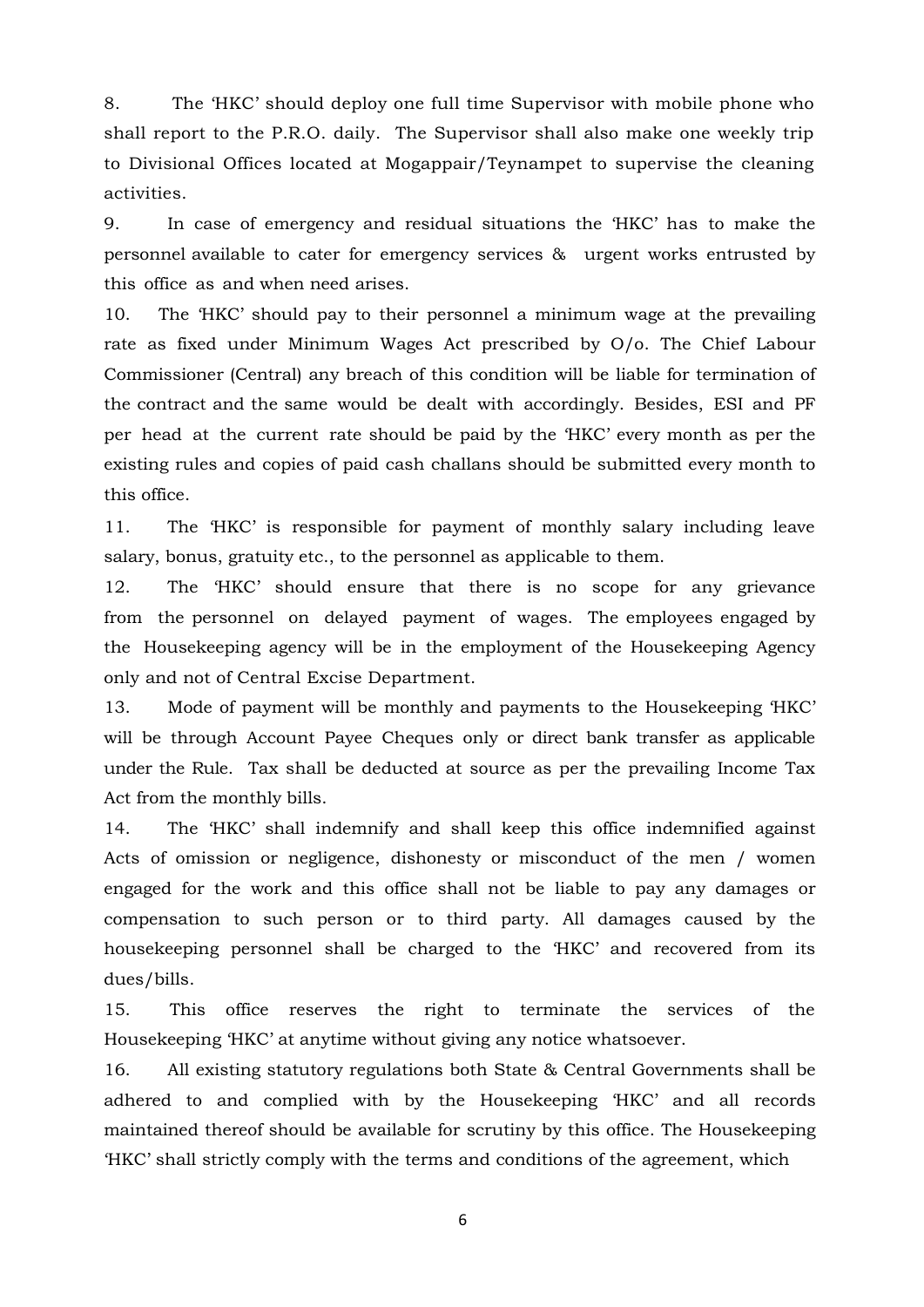will be executed with the successful 'HKC'. Failure by the 'HKC' to comply with such statutory requirements and / or the terms of the agreement during the period of agreement of deficiency in services shall result in termination of the contract.

17. The contract will be in force from 01.04.2017 to 31.03.2018. This office reserves the right to extend the duration of the contract for a further period subject to satisfactory performance and on mutually agreed terms and conditions.

18. The Service provider should specify the materials to be supplied for the house keeping services. All the Housekeeping materials / consumables, such as Brooms, Cobweb sticks, Dusters, Mop sticks, Buckets, Mugs, Toilet Cleaner, Floor cleaner, Toilet fresheners, urinal cakes, cleaning powder, phenyl, Hand wash liquid, toilet cleaning brush, cleaning / dusting cloth, Water Wipers, Dust bins, Garbage bins, Rooms spray, Scrubbing pads, Naphthalene balls, glass cleaner etc., as required to execute the above jobs will be supplied by this office (Service Receiver).

19. No escalation of price whatsoever would be allowed during the pendency / currency of the contract except in the increase in minimum wages, if there has been increase in wages by the Statutory authority empowered to do so. The increase has to be intimated immediately to this office by the service Provider.

20. If at any time during currency of JOB, the SCOPE OF WORK for which this job has been awarded is reduced/ abandoned, or if the number of persons employed by the supplier is reduced from the stipulated number for any period, the payment / value of this job order shall be reduced on pro-rata basis by this office and would be binding on the 'HKC' (Service provider).

21**.** The 'HKC' ( Service provider) shall submit the bill for every month by the  $1<sub>st</sub>$ day of next month along with the statement showing the area cleaned, mopped, etc., certified by the respective Administrative Officers/caretakers/PRO. No interim bills will be entertained. Payment will be made through Cheque or direct bank transfer as applicable under the Rules within a month from the date of submission of bill provided there is no dispute in respect of rates, quantity and quality of work and on the basis of endorsement made by the respective Administrative Officers. The payment is subject to TDS applicable under the Income Tax Act, 1961.

22. Any dispute arising out of this agreement or that which may arise in future, shall be resolved by taking recourse to mutual settlement, arbitration/conciliation clauses formulated by International Centre of Alternative Dispute Resolution (ICADR), failing which the dispute will be subject to Chennai jurisdiction only.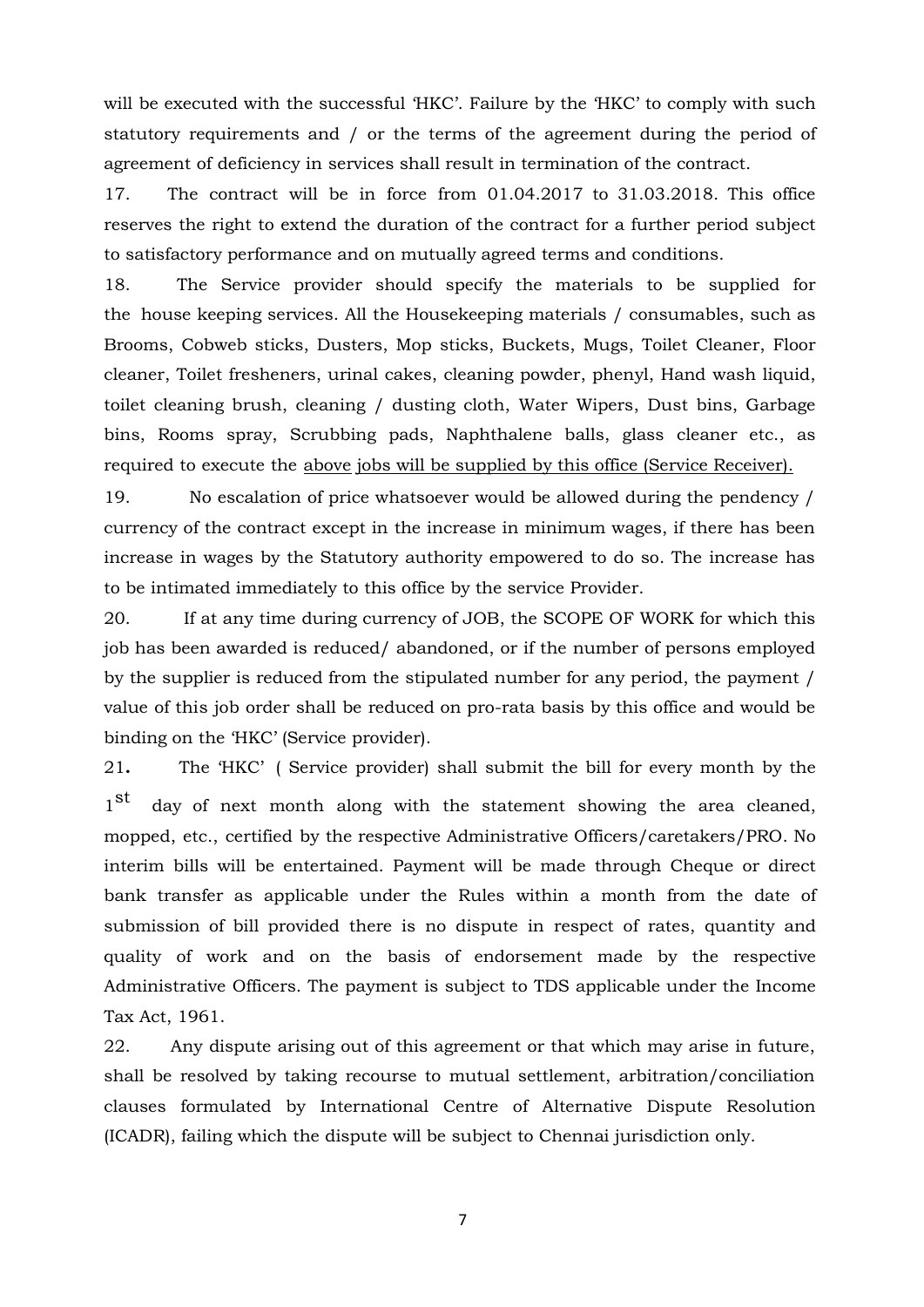#### **I. TENDER PROCESS:**

1. Tenders are invited in two parts i.e. (1) Qualifying Bid (2) Financial Bid.

2 The tender form for Qualifying bid in pro-forma prescribed in Annexure - I and the tender form for the financial bid in pro-forma prescribed in Annexure -II complete in all aspects shall be uploaded /submitted on CPPP site. The Qualifying Bids will be opened on **27.03.2017 at 11.00 a.m.** in the presence of bidders at the **Principal Commissioner of Central Excise, Chennai - I Commissionerate Office, Chennai-34.** The date and time of opening of "Financial Bid" will be intimated to the eligible bidders after opening the "Qualifying Bids". Absence of the bidders shall not annul the above process and the bids would be processed with the remarks "Bidders Absent".

3. Earnest Money Deposit of **Rs. 50,000/- (Rupees Fifty Thousand only)** per application in the form of Demand Draft / Bankers cheque of scheduled Bank drawn in favour of **"The Principal Commissioner of Central Excise, Chennai-I Commissionerate, Chennai-34"** shall be submitted to PRO, Chennai-I Commissionerate on the previous day of the bid opening date. Qualifying bids without Earnest Money Deposit will be rejected. EMD will be returned to all the unsuccessful bidders at the end of the selection process. However, the EMD shall be forfeited in case the successful bidder withdraws or the details furnished in Annexure  $- I \& II$  are found to be incorrect or false during the tender selection process. No interest shall be paid on the Earnest Money Deposit and EMD of selected bidder will be returned on furnishing performance guarantee as detailed below.

**4. Performance Guarantee**: The Successful bidder has to submit **Rs 2,00,000/- (Rupees Two Lakh only)** as performance guarantee deposit in the form of **Bank guarantee from a Nationalized Bank / Demand Draft / Bankers cheque of a scheduled bank drawn in favour of "The Pr inc ipa l Commissioner of Central Excise, Chennai - I, Chennai - 34"**  before awarding contract. The performance guarantee along with earnest money deposit shall be refunded to the selected bidder without any interest on the completion of contract period.

5. The tenderer shall sign and stamp each page of this tender document and all other enclosures appended to it as a token of having read and understood the terms and conditions contained herein and submit the same along with the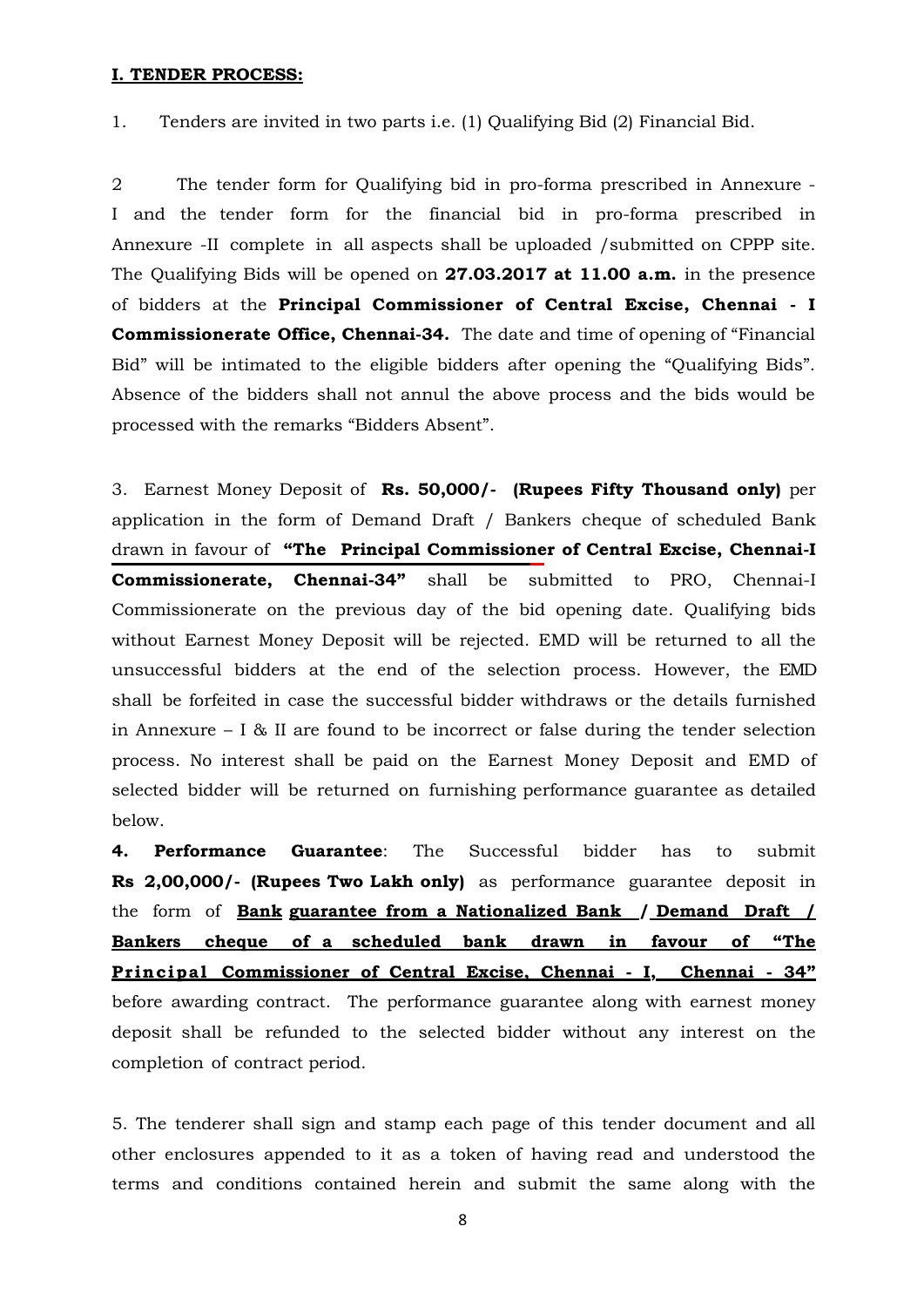qualifying bid. The tenderer would fill up the information in the Annexure I & II enclosed at the end of this document in clear and legible terms. The tender documents are not transferable.

6**. The bidders shall quote their rates for the service to be provided as "RATE PER Sq.Foot PER MONTH" (in both words and figures)** which should include deduction towards PF, ESI, BONUS etc. and the same would not be payable over and above the rates thus quoted.

7. This office reserves the right to postpone/and/or extend the date of receipt/opening of Rates/Quotations or to withdraw the same, without assigning any reason thereof.

8. This office reserves the right to accept or reject any bid, and to annul the bidding process and reject all bids at any time, without thereby incurring any liability to the affected Bidder or Bidders or any obligations to inform the affected Bidder or Bidders of the grounds for such action.

9. Incomplete bid documents shall be rejected. The valid qualifying bids shall be scrutinized by the Department to short-list the eligible bidders. The financial bids of the short listed bidders will be opened later. Late submission of tenders shall not be accepted. The short listed tender along with the documents will be submitted to the "**Competent authority"** and upon approval by the "**Competent authority"** the successful bidders will be intimated about the award of contract to them.

### **Submission of Tender**

- **i.** Th**e tender shall be submitted online in Two parts, viz., technical bid and Financial bid.**
- ii. All the pages of bid being submitted must be signed and sequentially numbered by the bidder irrespective of nature of content of the documents before uploading.
- iii. The offers submitted by Telegram/Fax/email shall not be considered. No correspondence will be entertained in this matter. After opening of Technical Bid, the original documents as per requirement of the etender document will be verified by this office.
- iv. This office reserves the rights to seek any document in original in respect of I.T Return/PF/ESI/Experience etc. For verification at any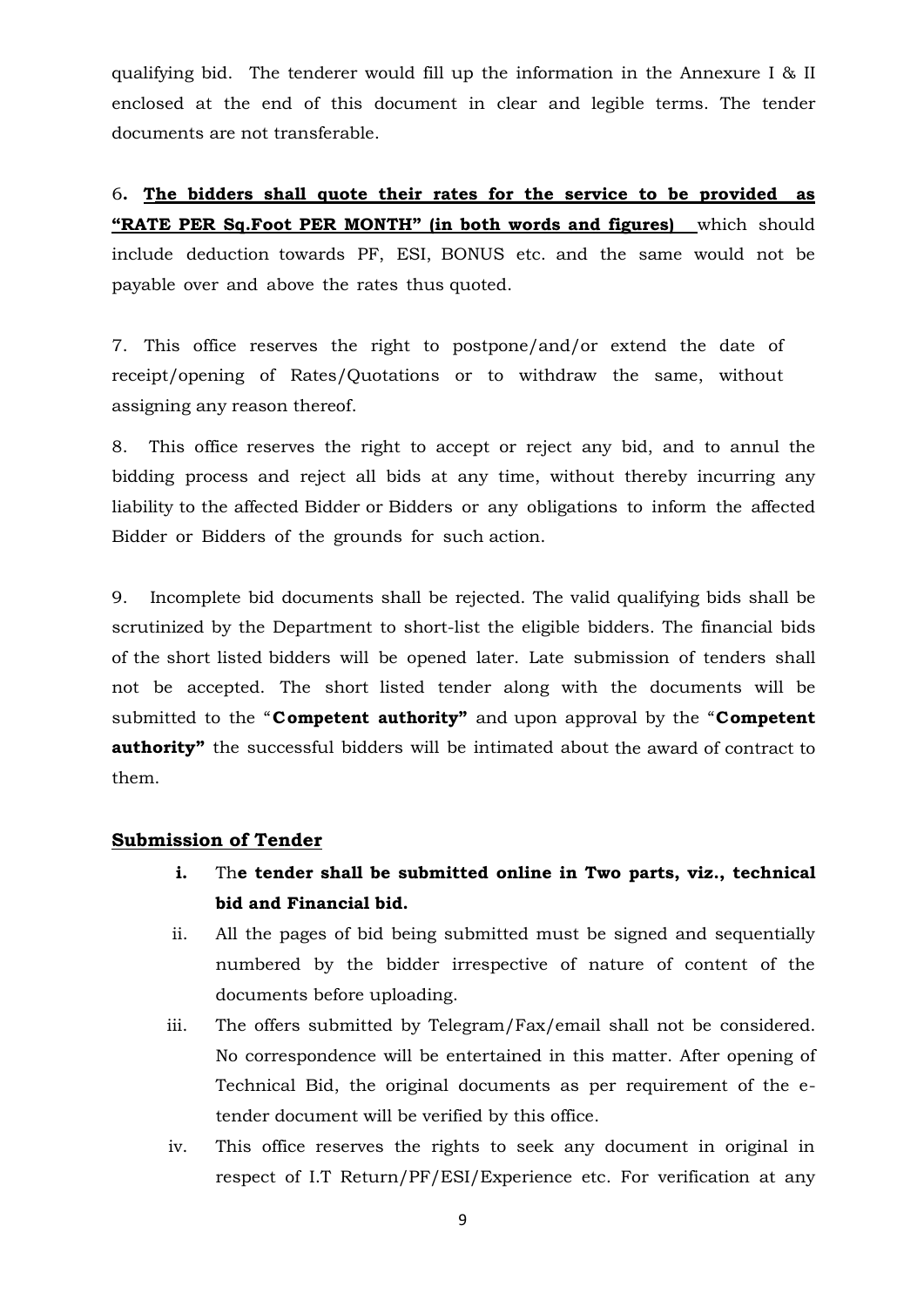stage of tender process.

- v. After evaluation of bid, all bidders will get the information regarding their eligibility/ pre-qualification on website. Thereafter, a system generated e-mail confirmation will be sent to all successful bidders. The bidders can check the same from the portal.
- vi. The Financial bid of the successful bidders (i.e qualified in Technical bid) will be decrypted and opened on-line, on the scheduled date after the pre-scheduled time by the bid openers. The bidder will get information regarding the status of their financial bid and ranking of bidder on website.

# **Technical Bid**

 The following documents are to be furnished by the Contractor along with **Technical Bid** as per the tender document:

- i) Signed and Scanned copy Certificates like Registration certificate, PAN No, TIN No, Service Tax registration, Sales Tax, Trade Tax Registration.
- ii) Signed and Scanned Copy of **Tender Acceptance Letter** & **Letter of authorization to submit bid**.
- iii) An undertaking (self-certificate) that the **agency hasn't been blacklisted** by a Central / State/UT Government institution and there has been no litigation with any government department on account of IT services.
- iv) Signed and Scanned Copy of **Technical data sheet**

# **FINANCIAL BID**

- (a) Financial bid document in the form of BOQ\_XXXX .xls
- (b) Enclosure to financial bid in pdf

Sd/- 28/02/2017 (T. R. GAJALAKSHMI) ADDITIONAL COMMISSIONER CHENNAI – I COMMISSIONERATE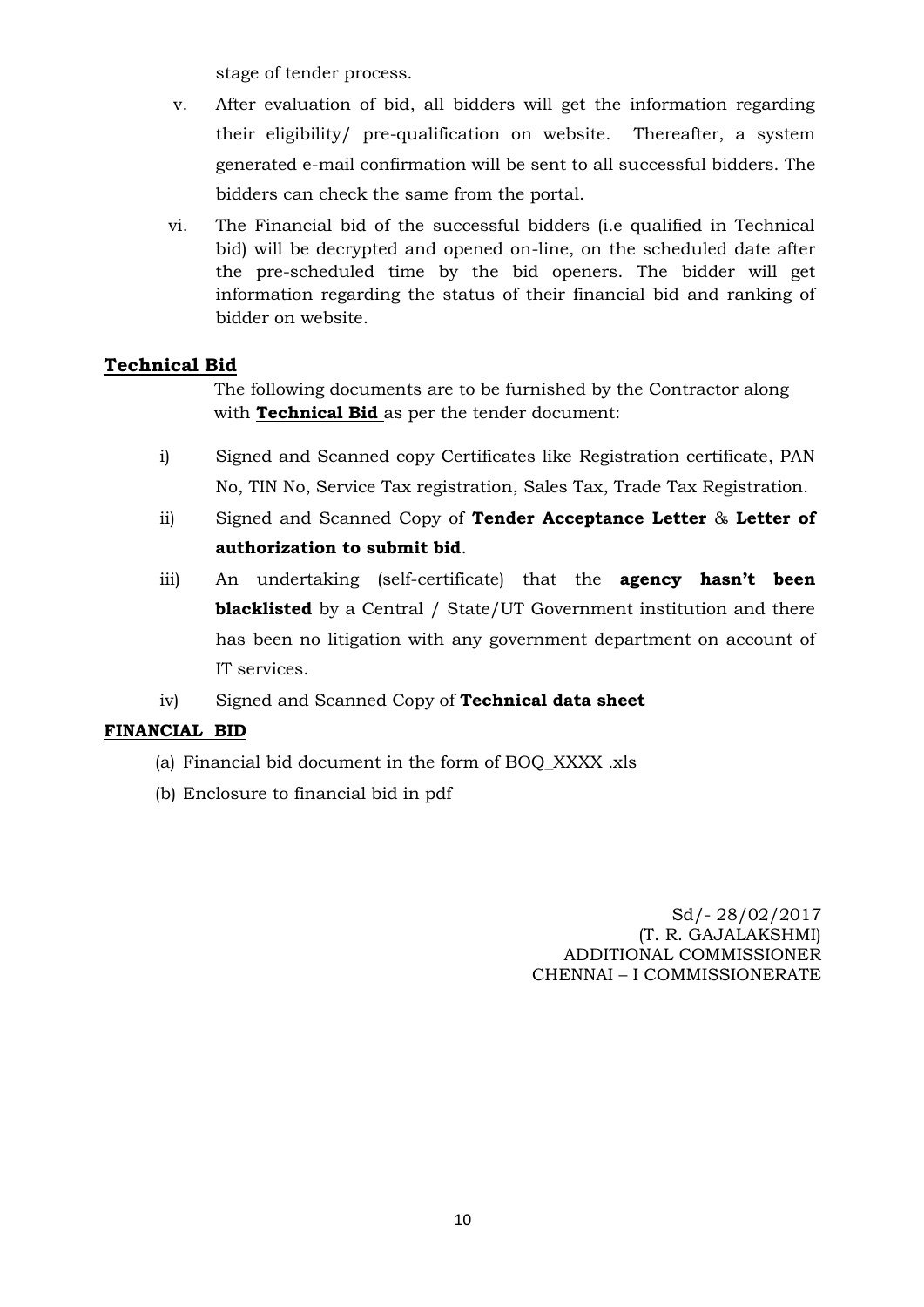### **ANNEXURE – I TO NOTICE INVITING TENDER FOR PROVIDING HOUSE KEEPING SERVICES**

### **QUALIFYING / TECHNICAL BID DOCUMENT**

| 1. | Name of the party                                                                                                                                                                                                    |  |
|----|----------------------------------------------------------------------------------------------------------------------------------------------------------------------------------------------------------------------|--|
| 2. | Address (With Tel No., Fax No.)                                                                                                                                                                                      |  |
| 3. | Name & Address of the proprietor / Partners / Directors<br>(With Mobile No.)                                                                                                                                         |  |
| 4. | Contact person (s) (with mobile number)                                                                                                                                                                              |  |
| 5. | No. of years of experience in providing Housekeeping<br>Services (enclose proof such as Performance Reports from<br>clients (or) TDS copies)                                                                         |  |
| 6. | Average Annual Turnovers (last 3 years ended 31.3.2016),<br>Certified by Chartered account                                                                                                                           |  |
| 7. | Permanent Account Number (PAN) (The Evidence for filing of<br>IT returns along with profit and Loss Account & Balance<br>Sheet for the last three financial years to be enclosed)<br>2013-14,<br>2014-15,<br>2015-16 |  |

8. Total no of persons to be engaged by the contractor for providing the service( Location wise) in the following locations:

| S.<br>No | Name of the Office                                                                       | Location                                                                                                                | Building Area<br>(Covered area<br>in Sq.Ft) | External Area<br>Uncovered<br>area | Total Area<br>in Sq.Ft |
|----------|------------------------------------------------------------------------------------------|-------------------------------------------------------------------------------------------------------------------------|---------------------------------------------|------------------------------------|------------------------|
|          |                                                                                          |                                                                                                                         |                                             | in Sq.Ft)                          |                        |
| 1.       | Principal<br>O/O<br>Commissioner<br>$of \mid$<br>Central Excise, Main<br><b>Building</b> | 26/1, Nungambakkam<br>High Road, Chennai-34(<br>Entire main building and<br>ground + four floors of<br>Annexe Building) | 75,065                                      | 44,132                             | 1, 19, 197             |
| 2        | Principal<br>O/O<br>Commissioner<br>of<br>Central Excise, Main<br><b>Building</b>        | 26/1, Nungambakkam<br>High Road, Chennai-34<br>Rear area of<br>Main<br>Building.                                        |                                             | 12567                              | 12567                  |
| 3.       | O/O<br>Dy.Commissioner of<br>Central Excise,<br>A'<br>Division                           | 459 (Old No.317), Anna<br>Salai, Teynampet,<br>Chennai-18 (Ground<br>Floor & $3rd$ Floor)                               | 10,079                                      | 4436                               | 14515                  |
| 4.       | O/O<br>Dy.Commissioner<br>of<br>Central Excise,<br>$\mathbf{B}'$<br>Division             | 459 (Old No.317), Anna<br>Salai, Teynampet,<br>Chennai-18 ( $2nd$ Floor &<br>Part of 1st Floor)                         | 7496                                        | 4435                               | 11931                  |
| 5.       | O/O<br>Asst.Commissioner<br>of Central Excise, 'C'<br>Division                           | 459 (Old No.317), Anna<br>Salai, Teynampet,<br>Chennai-18 (1st Floor)                                                   | 2499                                        | 500                                | 2999                   |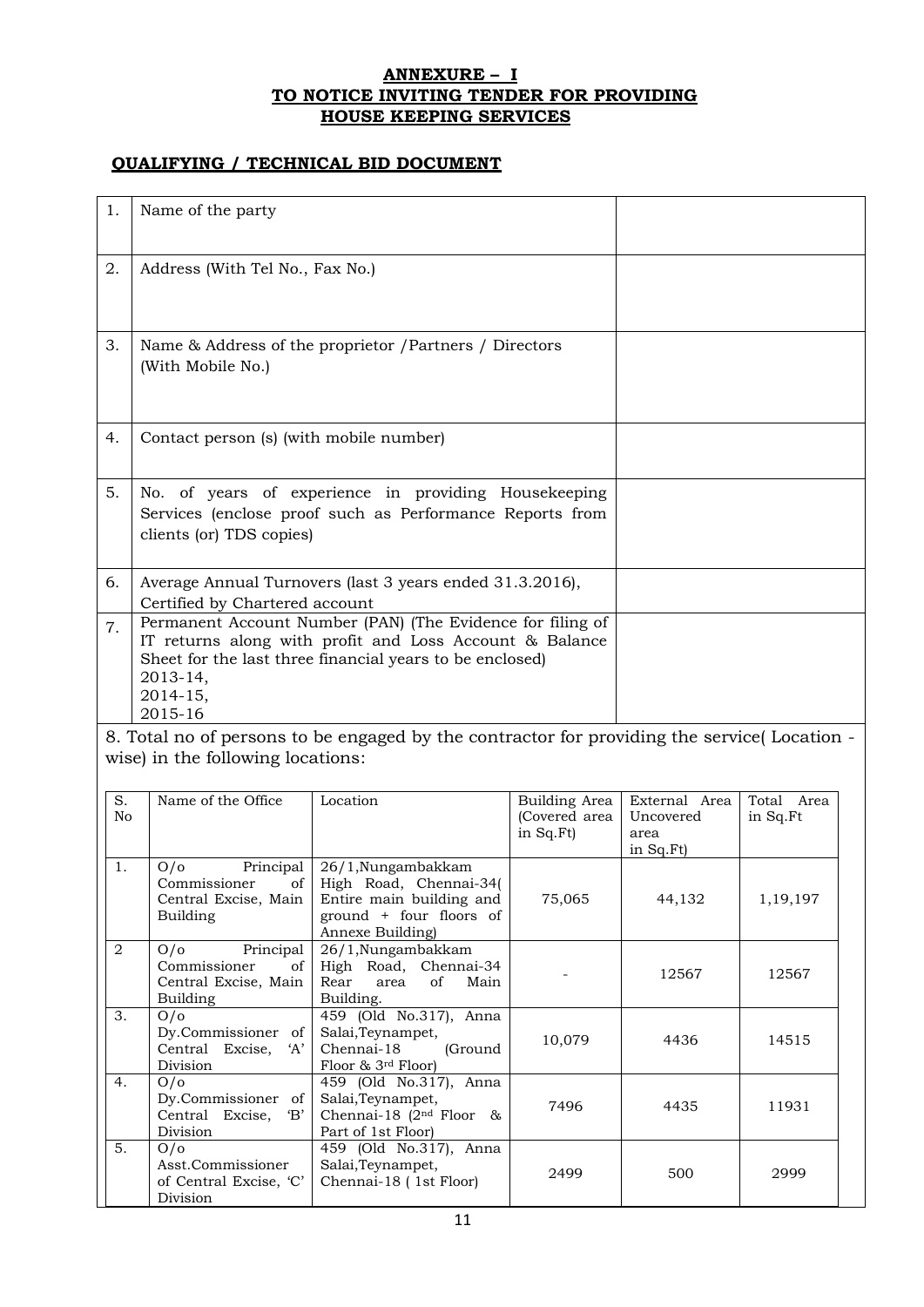| 6.             | O/o.Supdt of Central<br>Excise, Poonamallee<br>I, II & III ranges                                      | No.40<br>Trunk<br>Road,<br>Poonamallee<br>Road,<br>Chennai 56.                                       | 2300   | 500   |                      | 2800   |  |
|----------------|--------------------------------------------------------------------------------------------------------|------------------------------------------------------------------------------------------------------|--------|-------|----------------------|--------|--|
| $\overline{7}$ | O/o.Supdt of Central<br>Excise, Tiruvallur I &<br>II ranges                                            | Sri Lakshmi<br>Nilayam,<br>No.46, Valluvar<br>Street,<br>Perikuppam<br>Village,<br>Tiruvallur 602001 | 2000   | 500   |                      | 2500   |  |
| 8              | O/o Dputy<br>Commissioner of<br>Central Excise, 'D'<br>Division                                        | R-40, A-1, 100 Feet Road,<br>Mogappair East, Chennai<br>37.                                          | 2170   | 1390  |                      | 3560   |  |
| 9              | O/o.Supdt of Central<br>Excise,<br>Gummipoondi I, II,<br>III & IV ranges                               | No.11/18A,<br>Balakrishnapuram,<br>Bye<br>Road,<br>pass<br>Gummidipoondi 600201.                     | 3213   | 714   |                      | 3927   |  |
| 10             | $O/O$ .<br>Asst.Commissioner<br>of Central Excise, 'E'<br>Division                                     | R-40, A-1, 100 Feet Road,<br>Mogappair East, Chennai<br>37.                                          | 3692   | 1390  |                      | 5082   |  |
| 11             | O/o.Supdt of Central<br>Excise, Ponneri I & II<br>Ranges                                               | Supriya<br>Nivas,<br>No.30,<br>R.S.Road, Ponneri 601204                                              | 1218   | 500   |                      | 1718   |  |
| 12             |                                                                                                        | Total                                                                                                | 109732 | 71064 |                      | 180796 |  |
| 9.             | Details of ESI & EPF Registration along with Evidence<br>(Registered Before 01 <sup>st</sup> Apr 2012) |                                                                                                      |        |       | :                    |        |  |
| 10.            | Details of Service Tax Registration along<br>with evidence                                             |                                                                                                      |        |       | $\bullet$            |        |  |
| 11.            | Details of EMD                                                                                         |                                                                                                      |        |       | $\ddot{\phantom{0}}$ |        |  |
| 12.            | Solvency Certificate issued by Bankers                                                                 |                                                                                                      |        |       | $\ddot{\phantom{0}}$ |        |  |

### **DECLARATION**

I hereby certify that the information furnished above is true and correct to the best of my/ our knowledge. I understand that in case any deviation is found in the above statement at any stage, I /we will be blacklisted and will not have any dealing with the Department in future.

(Signature of Authorized signatory with date)

The following documents are to be furnished / uploaded by the Service Provider along with **Technical Bid** as above:

- i) Signed and Scanned copy of **proof for payment of Earnest Money Deposit**
- ii) Signed and Scanned copy Certificates like PAN No, Service Tax Registration (if applicable), ESI, EPF Registration etc.
- iii) Signed and Scanned Copy of **Tender Acceptance Letter** & **Letter of authorization to submit bid**.
- iv) An undertaking (self-certificate) that the **agency hasn't been blacklisted** by a Central / State / UT Government institution and there has been no litigation with any government department on account of IT services.
- v) Signed and Scanned copy of Labour Licence obtained from Labour Commissioner.
- vi) Signed and Scanned copy of Balance Sheets of last 3 financial years.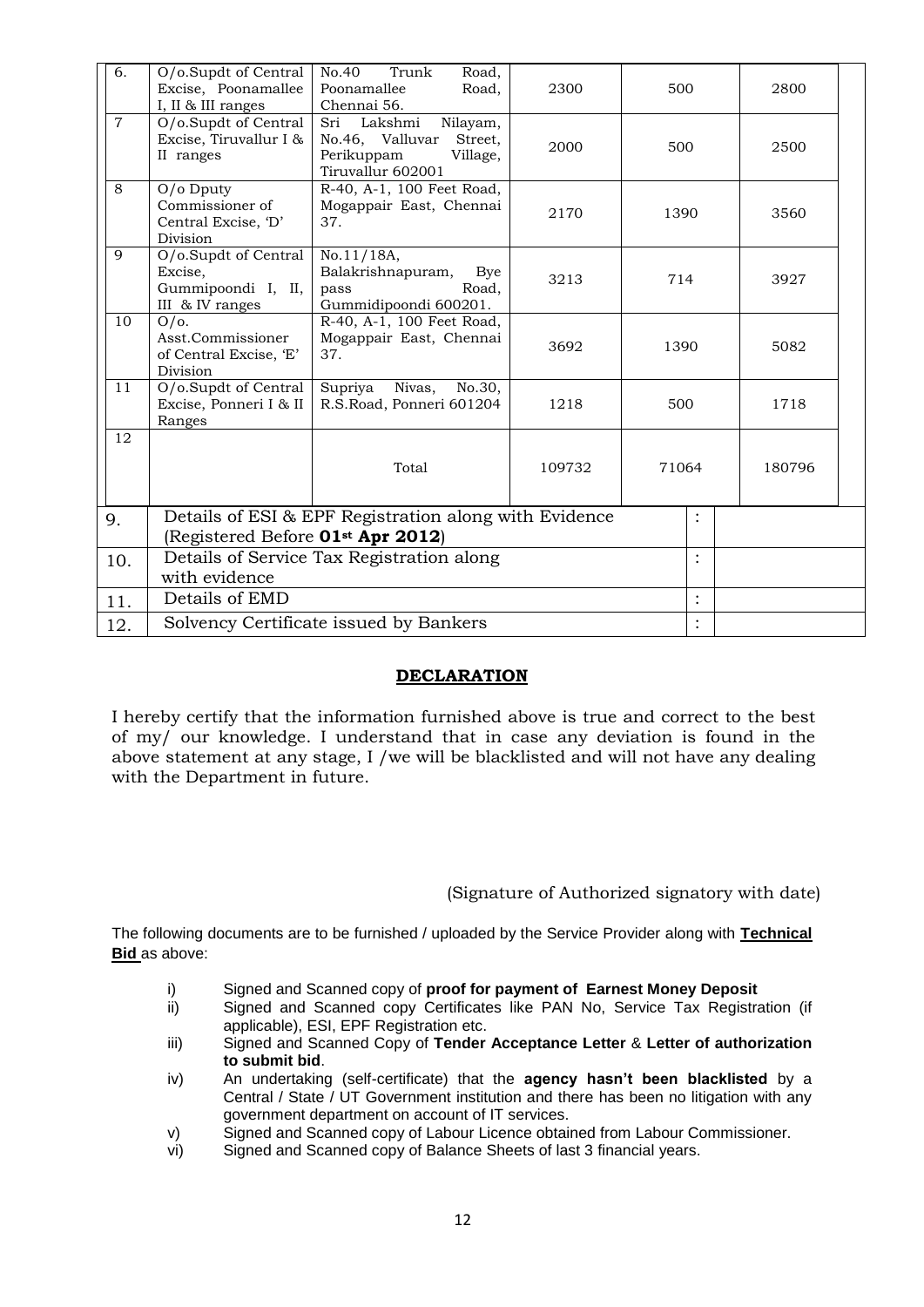### **ANNEXURE II ENCLOSURE TO FINANCIAL BID**

|              | Minimum Wage per person as prescribed by Govt.      |                |     |  |  |  |
|--------------|-----------------------------------------------------|----------------|-----|--|--|--|
| T            | Name of the service provider                        |                |     |  |  |  |
|              |                                                     |                |     |  |  |  |
| 2            | Address                                             |                |     |  |  |  |
|              | (With Tel No., Fax No.)                             |                |     |  |  |  |
| 3            | Name & Address of the Proprietor /                  | $\ddot{\cdot}$ |     |  |  |  |
|              | Partners / Directors                                |                |     |  |  |  |
|              | (With Mobile No.)                                   |                |     |  |  |  |
|              |                                                     |                |     |  |  |  |
| 4            | Contact person (s) (with mobile                     |                |     |  |  |  |
|              | number)                                             |                |     |  |  |  |
| 5            | Rate of wages for Housekeepers                      |                |     |  |  |  |
| a            | Basic Wage per day                                  | $\ddot{\cdot}$ | Rs. |  |  |  |
| b            | Variable DA per day                                 |                | Rs. |  |  |  |
| C            | Total Wage per day (a <sup>+b)</sup>                |                | Rs. |  |  |  |
| d            | Wages for 26 days per person                        |                | Rs. |  |  |  |
|              | <b>Add: Statutory Contributions</b>                 |                |     |  |  |  |
| e            | <b>EPF</b>                                          | $\ddot{\cdot}$ | Rs. |  |  |  |
| f            | Pension Fund                                        |                | Rs. |  |  |  |
| g            | <b>ESI</b>                                          |                | Rs. |  |  |  |
| h            | <b>Bonus</b>                                        |                | Rs. |  |  |  |
|              |                                                     |                |     |  |  |  |
|              | <b>Add: Contractor's Service Charges</b>            |                |     |  |  |  |
| $\mathbf{i}$ | Gross Wages per person for 26 days<br>$(d+e+f+g+h)$ |                | Rs. |  |  |  |
| $\mathbf{J}$ | Service provider's service charges per              |                | Rs. |  |  |  |
|              | person                                              |                |     |  |  |  |
| k            | Total Wages per person for 26 days                  | $\ddot{\cdot}$ | Rs. |  |  |  |
|              | $(i+j)$                                             |                |     |  |  |  |
| $\perp$      | Rate per Sq. ft. per month as Quoted                |                | Rs. |  |  |  |
|              | in BoQ                                              |                |     |  |  |  |

 I hereby certify that information furnished above is true and correct to the best of my/our knowledge. I understand that in case any deviation is found in the above statement at any stage, I/We will be blacklisted and will not have any dealing with the department in future.

The relevant rules and regulations as notified by the Government for Outsourcing of Housekeeping services from time to time would be complied.

# **(Signature of Authorized Signatory with Date)**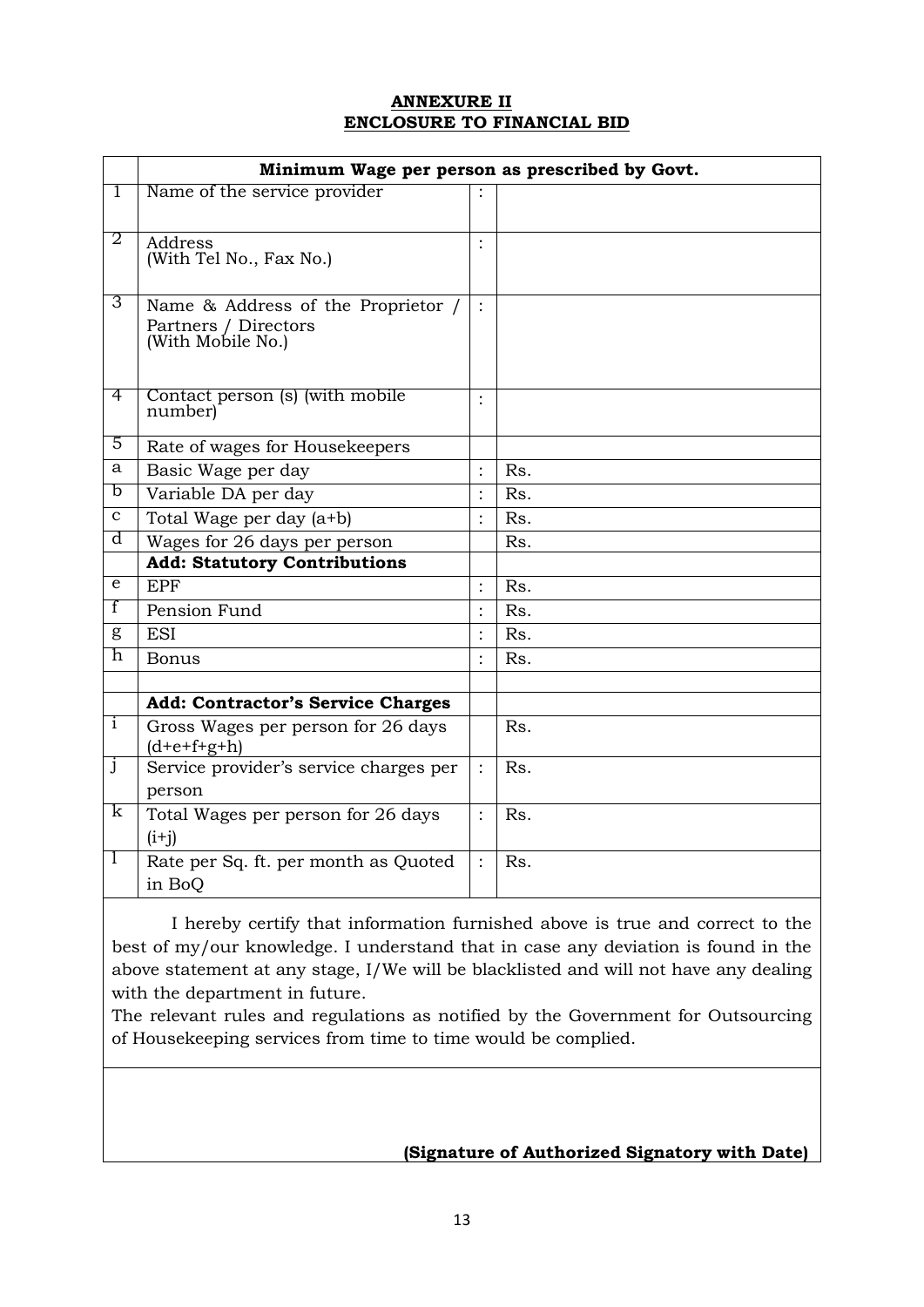# **ANNEXURE-III**

# **PRICE/ FINANCIAL BID DOCUMENT**

 $\frac{1}{2}$  ,  $\frac{1}{2}$  ,  $\frac{1}{2}$  ,  $\frac{1}{2}$  ,  $\frac{1}{2}$  ,  $\frac{1}{2}$  ,  $\frac{1}{2}$  ,  $\frac{1}{2}$  ,  $\frac{1}{2}$  ,  $\frac{1}{2}$  ,  $\frac{1}{2}$  ,  $\frac{1}{2}$  ,  $\frac{1}{2}$  ,  $\frac{1}{2}$  ,  $\frac{1}{2}$  ,  $\frac{1}{2}$  ,  $\frac{1}{2}$  ,  $\frac{1}{2}$  ,  $\frac{1$ 

- (a) Price bid undertaking
- (b) Schedule of price bid in the form of BOQ\_Housekeeping.xls

### **PRICE BID UNDERTAKING**

From: (Full name and address of the Bidder)\_\_\_\_\_\_\_\_\_\_\_\_\_\_\_\_\_\_\_\_\_\_

To,

The Principal Commissioner,

Central Excise,

Chennai-I Commissionerate,

Chennai.

Dear Sir/Madam,

I submit the Price Bid for\_\_\_\_\_\_\_\_\_\_\_\_\_\_\_\_\_\_\_\_\_\_\_\_\_\_\_\_\_\_\_\_\_\_\_\_\_\_\_\_\_\_ and related activities as envisaged in the Bid document.

2. I have thoroughly examined and understood all the terms and conditions as contained in the Bid document, and agree to abide by them.

3. I offer to work at the rates as indicated in the price Bid, inclusive of all applicable taxes except Service Tax.

Yours faithfully

Signature of Authorized Representative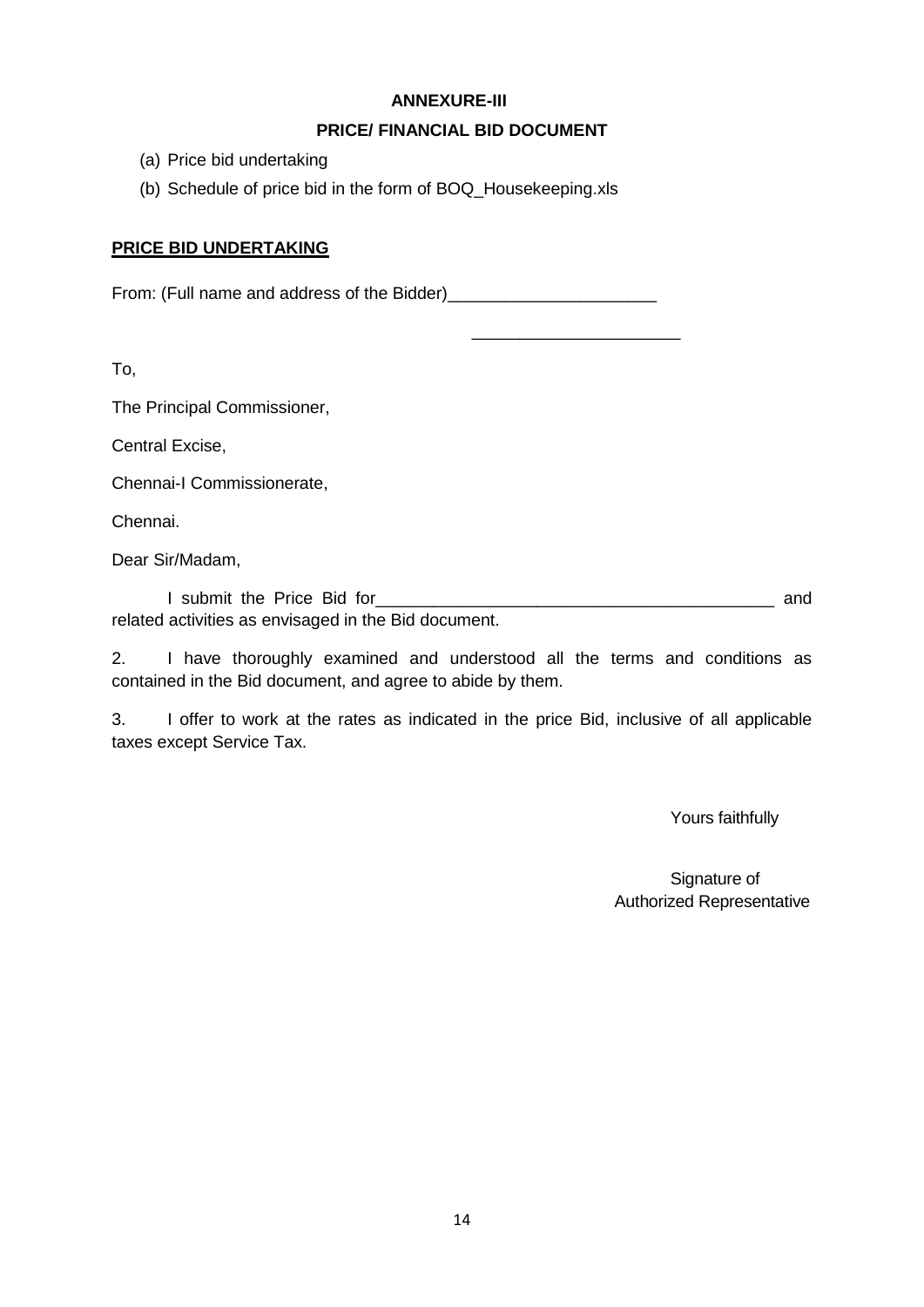# **ANNEXURE-IV UNDERTAKING BY THE BIDDER**

I/We undertake that my/our firm M/s ………………………………………………………………………… has not been **blacklisted** by any Govt. Department/Public Sector Undertaking/Autonomous Body. 2. I ………………………………………………………………………………. Son/Daughter/Wife of Shri……………………………………………………………. Proprietor/Partner/Director/Authorized signatory of M/s ………………………………………………………. am competent to sign this declaration and execute this tender document.

3. I have carefully read and understood all the term and conditions of the tender and undertake to abide by them.

4. The information / documents furnished alongwith the above application are true and correct to the best of my knowledge and belief. I/ We, am/are well aware of the fact that furnishing of any false information / fabricated document would lead to rejection of my tender at any stage besides liabilities towards prosecution under appropriate law.

5. I/We understand that in case any deviation is found in the above statement at any stage, my/our concern/firm/co. shall be blacklisted and shall not have any dealing with the Department in future.

Date: Date: Signature of the authorized Signatory of the firm/ Place: Company/Organization Office Stamp/Seal: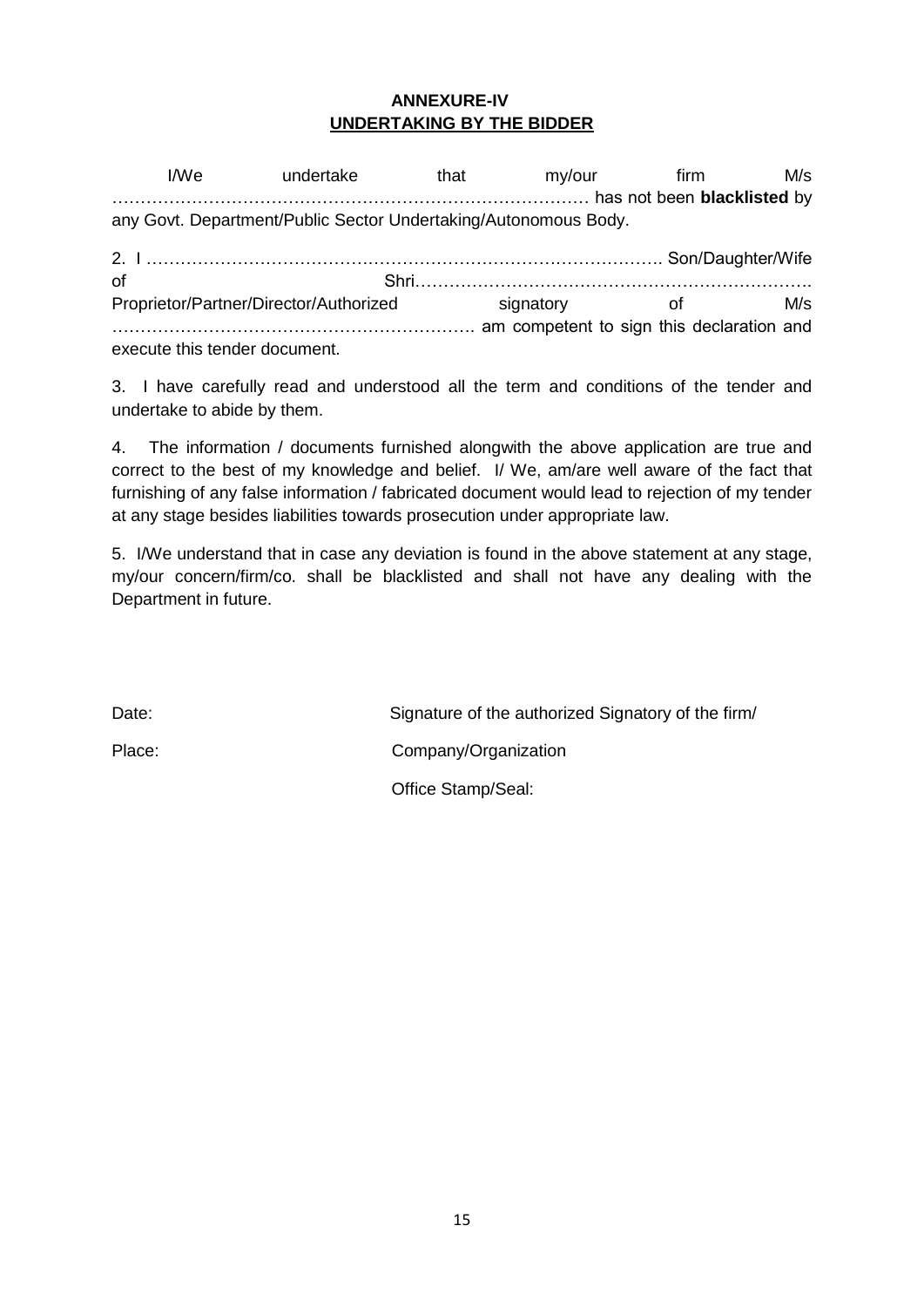#### **Annexure-V TENDER ACCEPTANCE LETTER (To be given on Company Letter Head)**

discussion of the contract of the contract of the contract of the contract of the contract of the contract of the contract of the contract of the contract of the contract of the contract of the contract of the contract of

To, The Principal Commissioner, Central Excise, Chennai-I Commissionerate, 26/1, Mahatma Gandhi Road, Nungambakkam, Chennai - 600034

Sub: Acceptance of Terms & Conditions of Tender.

Tender Reference No: \_\_\_\_\_\_\_\_\_\_\_\_\_\_\_\_\_\_\_\_\_\_\_\_

Name of Tender / Work: -

Dear Sir,

 $\overline{\phantom{a}}$ 

 $\overline{\phantom{a}}$ 

 $\overline{\phantom{a}}$ 

 $\overline{\phantom{a}}$ 

 $\overline{\phantom{a}}$ 

|      | 1. I/ We have downloaded / obtained the tender document(s) for the above mentioned 'Tender/Work' |     |         |         |
|------|--------------------------------------------------------------------------------------------------|-----|---------|---------|
| from | the                                                                                              | web | site(s) | namely: |
|      |                                                                                                  |     |         |         |

\_\_\_\_\_\_\_\_\_\_\_\_\_\_\_\_\_\_\_\_\_\_\_\_\_\_\_\_\_\_\_\_\_\_\_\_\_\_\_\_\_\_\_\_\_\_\_\_\_\_\_\_\_\_\_\_\_\_\_\_\_\_\_\_\_\_\_\_\_\_\_\_\_\_\_\_\_\_\_\_\_

\_\_\_\_\_\_\_\_\_\_\_\_\_\_\_\_\_\_\_\_\_\_\_\_\_\_\_\_\_\_\_\_\_\_\_\_\_\_\_\_\_\_\_\_\_\_\_\_\_\_\_\_\_\_\_\_\_\_\_\_\_\_\_\_\_\_\_\_\_\_\_\_\_\_\_\_\_\_\_\_\_ \_\_\_\_\_\_\_\_\_\_\_\_\_\_\_\_\_\_\_\_\_\_\_\_\_\_\_\_\_\_\_\_\_\_\_\_\_\_\_\_\_\_\_\_\_\_\_\_\_\_\_\_\_\_\_\_\_\_\_\_\_\_\_\_\_\_\_\_\_\_\_\_\_\_\_\_\_\_\_\_\_

\_\_\_\_\_\_\_\_\_\_\_\_\_\_\_\_\_\_\_\_\_\_\_\_\_\_\_\_\_\_\_\_\_\_\_\_\_\_\_\_\_\_\_\_\_\_\_\_\_\_\_\_\_\_\_\_\_\_\_\_\_\_\_\_\_\_\_\_\_\_\_\_\_\_\_\_\_\_\_\_\_

\_\_\_\_\_\_\_\_\_\_\_\_\_\_\_\_\_\_\_\_\_\_\_\_\_\_\_\_\_\_\_\_\_\_\_\_\_\_\_\_\_\_\_\_\_\_\_\_\_\_\_\_\_\_\_\_\_\_\_\_\_\_\_\_\_\_\_\_\_\_\_\_\_\_\_\_\_\_\_\_\_

\_\_\_\_\_\_\_\_\_\_\_\_\_\_\_\_\_\_\_\_\_\_\_\_\_\_\_\_\_\_\_\_\_\_\_\_\_\_\_\_\_\_\_\_\_\_\_\_\_\_\_\_\_\_\_\_\_\_\_\_\_\_\_\_\_\_\_\_\_\_\_\_\_\_\_\_\_\_\_\_\_

 $\overline{\phantom{a}}$ as per your advertisement, given in the above mentioned website(s).

2. I / We hereby certify that I / we have read the entire terms and conditions of the tender documents from Page No. \_\_\_\_\_\_\_ to \_\_\_\_\_\_ (including all documents like annexure(s), schedule(s), etc .,), which form part of the contract agreement and I / we shall abide hereby by the terms / conditions / clauses contained therein.

3. The corrigendum(s) issued from time to time by your department/ organisation too have also been taken into consideration, while submitting this acceptance letter.

4. I / We hereby unconditionally accept the tender conditions of above mentioned tender document(s) / corrigendum(s) in its totality / entirety.

5. I / We do hereby declare that our Firm has not been blacklisted/ debarred by any Govt. Department/Public sector undertaking.

6. I / We certify that all information furnished by the our Firm is true & correct and in the event that the information is found to be incorrect/untrue or found violated, then your department/ organization shall without giving any notice or reason therefore or summarily reject the bid or terminate the contract, without prejudice to any other rights or remedy including the forfeiture of the full said earnest money deposit absolutely.

Yours Faithfully,

(Signature of the Bidder, with Official Seal)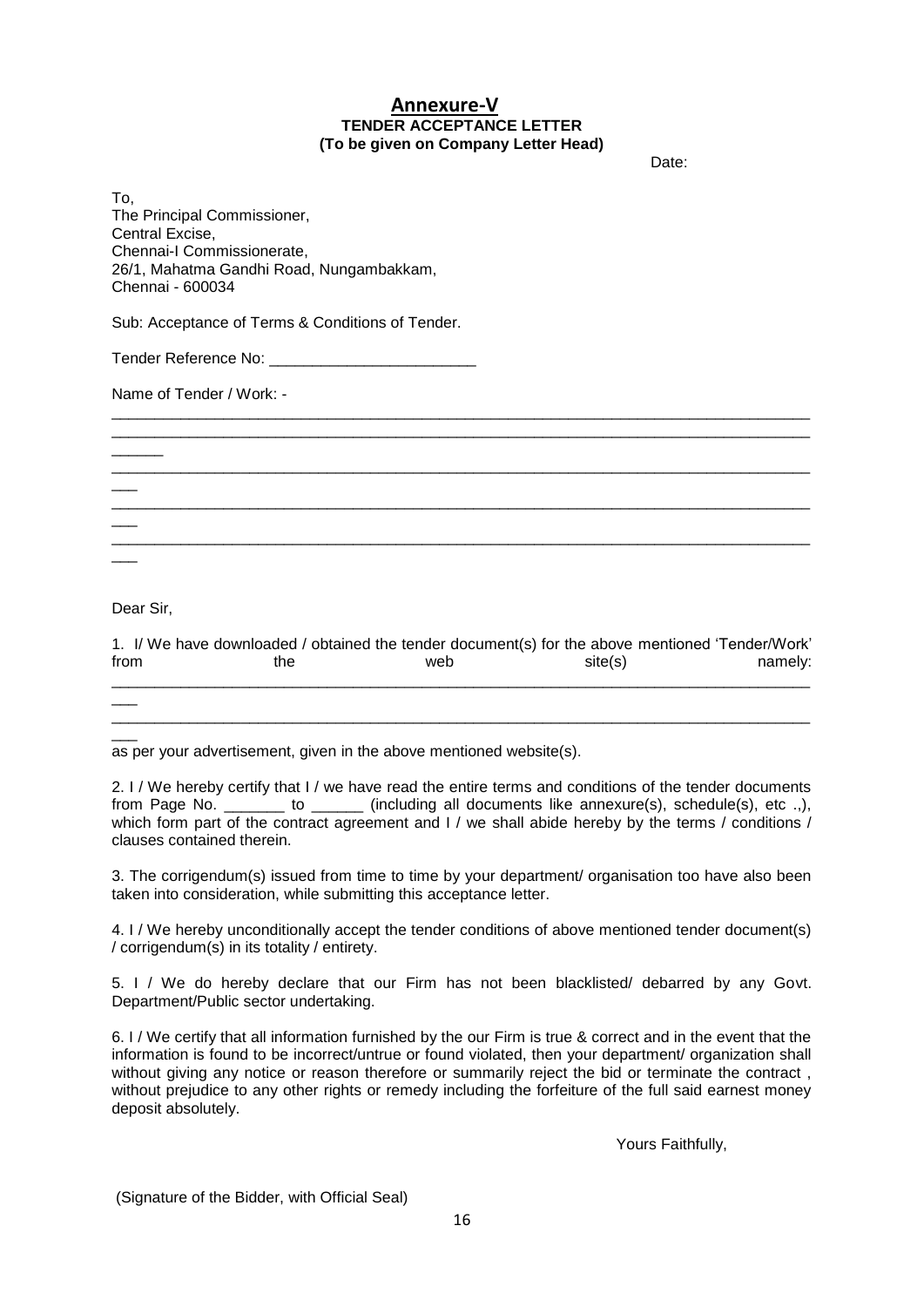# **Annexure-VI**

# **Instructions for Online Bid Submission:**

The bidders are required to submit soft copies of their bids electronically on the CPP Portal, using valid Digital Signature Certificates. The instructions given below are meant to assist the bidders in registering on the CPP Portal, prepare their bids in accordance with the requirements and submitting their bids online on the CPP Portal.

More information useful for submitting online bids on the CPP Portal may be obtained at: <https://eprocure.gov.in/eprocure/app>**.**

### **REGISTRATION**

- 1) Bidders are required to enroll on the e-Procurement module of the Central Public Procurement Portal (URL: [https://eprocure.gov.in/eprocure/app\)](https://eprocure.gov.in/eprocure/app) by clicking on the link "**Online bidder Enrollment**" on the CPP Portal which is free of charge.
- 2) As part of the enrolment process, the bidders will be required to choose a unique username and assign a password for their accounts.
- 3) Bidders are advised to register their valid email address and mobile numbers as part of the registration process. These would be used for any communication from the CPP Portal.
- 4) Upon enrolment, the bidders will be required to register their valid Digital Signature Certificate (Class II or Class III Certificates with signing key usage) issued by any Certifying Authority recognized by CCA India (e.g. Sify / nCode / eMudhra etc.), with their profile.
- 5) Only one valid DSC should be registered by a bidder. Please note that the bidders are responsible to ensure that they do not lend their DSC's to others which may lead to misuse.
- 6) Bidder then logs in to the site through the secured log-in by entering their user ID / password and the password of the DSC / e-Token.

### **SEARCHING FOR TENDER DOCUMENTS**

- 1) There are various search options built in the CPP Portal, to facilitate bidders to search active tenders by several parameters. These parameters could include Tender ID, Organization Name, Location, Date, Value, etc. There is also an option of advanced search for tenders, wherein the bidders may combine a number of search parameters such as Organization Name, Form of Contract, Location, Date, Other keywords etc. to search for a tender published on the CPP Portal.
- 2) Once the bidders have selected the tenders they are interested in, they may download the required documents / tender schedules. These tenders can be moved to the respective 'My Tenders' folder. This would enable the CPP Portal to intimate the bidders through SMS / e-mail in case there is any corrigendum issued to the tender document.
- 3) The bidder should make a note of the unique Tender ID assigned to each tender, in case they want to obtain any clarification / help from the Helpdesk.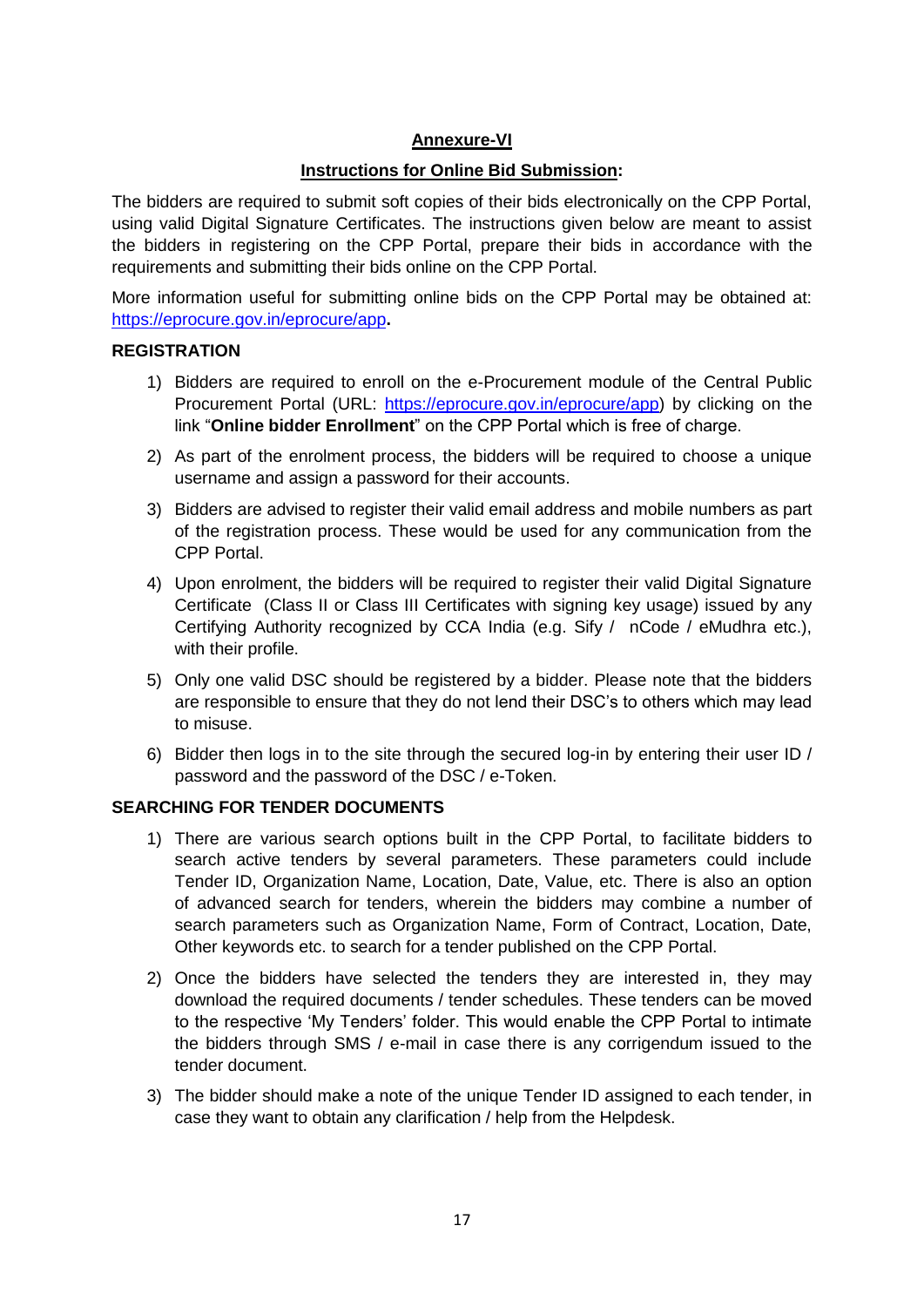### **PREPARATION OF BIDS**

- 1) Bidder should take into account any corrigendum published on the tender document before submitting their bids.
- 2) Please go through the tender advertisement and the tender document carefully to understand the documents required to be submitted as part of the bid. Please note the number of covers in which the bid documents have to be submitted, the number of documents - including the names and content of each of the document that need to be submitted. Any deviations from these may lead to rejection of the bid.
- 3) Bidder, in advance, should get ready the bid documents to be submitted as indicated in the tender document / schedule and generally, they can be in PDF / XLS / RAR / DWF/JPG formats. Bid documents may be scanned with 100 dpi with black and white option which helps in reducing size of the scanned document.
- 4) To avoid the time and effort required in uploading the same set of standard documents which are required to be submitted as a part of every bid, a provision of uploading such standard documents (e.g. PAN card copy, annual reports, auditor certificates etc.) has been provided to the bidders. Bidders can use "My Space" or ''Other Important Documents'' area available to them to upload such documents. These documents may be directly submitted from the "My Space" area while submitting a bid, and need not be uploaded again and again. This will lead to a reduction in the time required for bid submission process.

#### **SUBMISSION OF BIDS**

- 1) Bidder should log into the site well in advance for bid submission so that they can upload the bid in time i.e. on or before the bid submission time. Bidder will be responsible for any delay due to other issues.
- 2) The bidder has to digitally sign and upload the required bid documents one by one as indicated in the tender document.
- 3) Bidder has to select the payment option as "offline" to pay the tender fee / EMD as applicable and enter details of the instrument.
- 4) Bidder should prepare the EMD as per the instructions specified in the tender document. The original should be posted/couriered/given in person to the concerned official, latest by the last date of bid submission or as specified in the tender documents. The details of the DD/any other accepted instrument, physically sent, should tally with the details available in the scanned copy and the data entered during bid submission time. Otherwise the uploaded bid will be rejected.
- 5) Bidders are requested to note that they should necessarily submit their financial bids in the format provided and no other format is acceptable. If the price bid has been given as a standard BoQ format with the tender document, then the same is to be downloaded and to be filled by all the bidders. Bidders are required to download the BoQ file, open it and complete the coloured (unprotected) cells with their respective financial quotes and other details (such as name of the bidder). No other cells should be changed. Once the details have been completed, the bidder should save it and submit it online, without changing the filename. If the BoQ file is found to be modified by the bidder, the bid will be rejected.
- 6) The server time (which is displayed on the bidders' dashboard) will be considered as the standard time for referencing the deadlines for submission of the bids by the